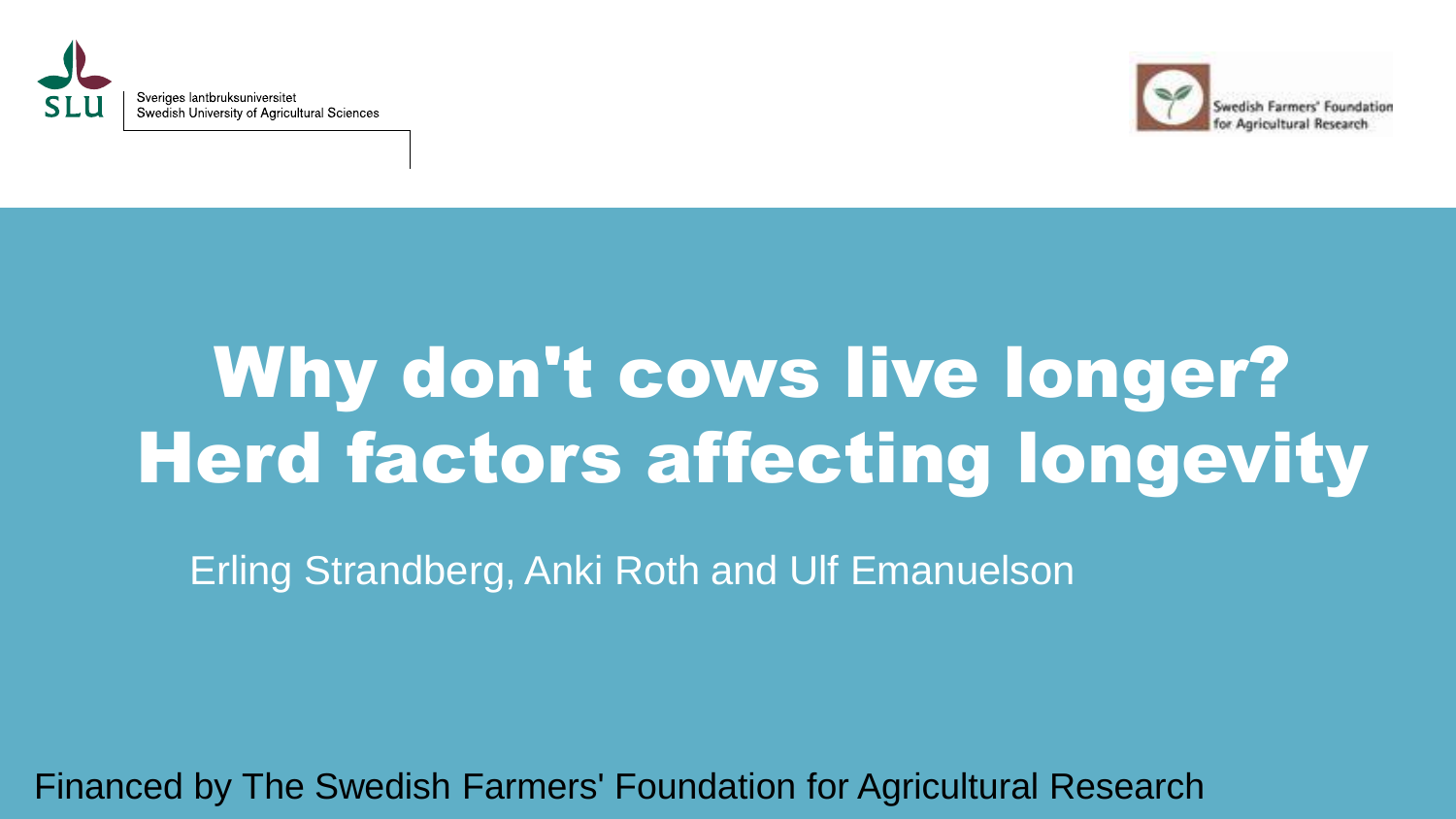#### **Background**



Source: Jan-Åke Eriksson, Växa Sverige and statistics from Växa Sverige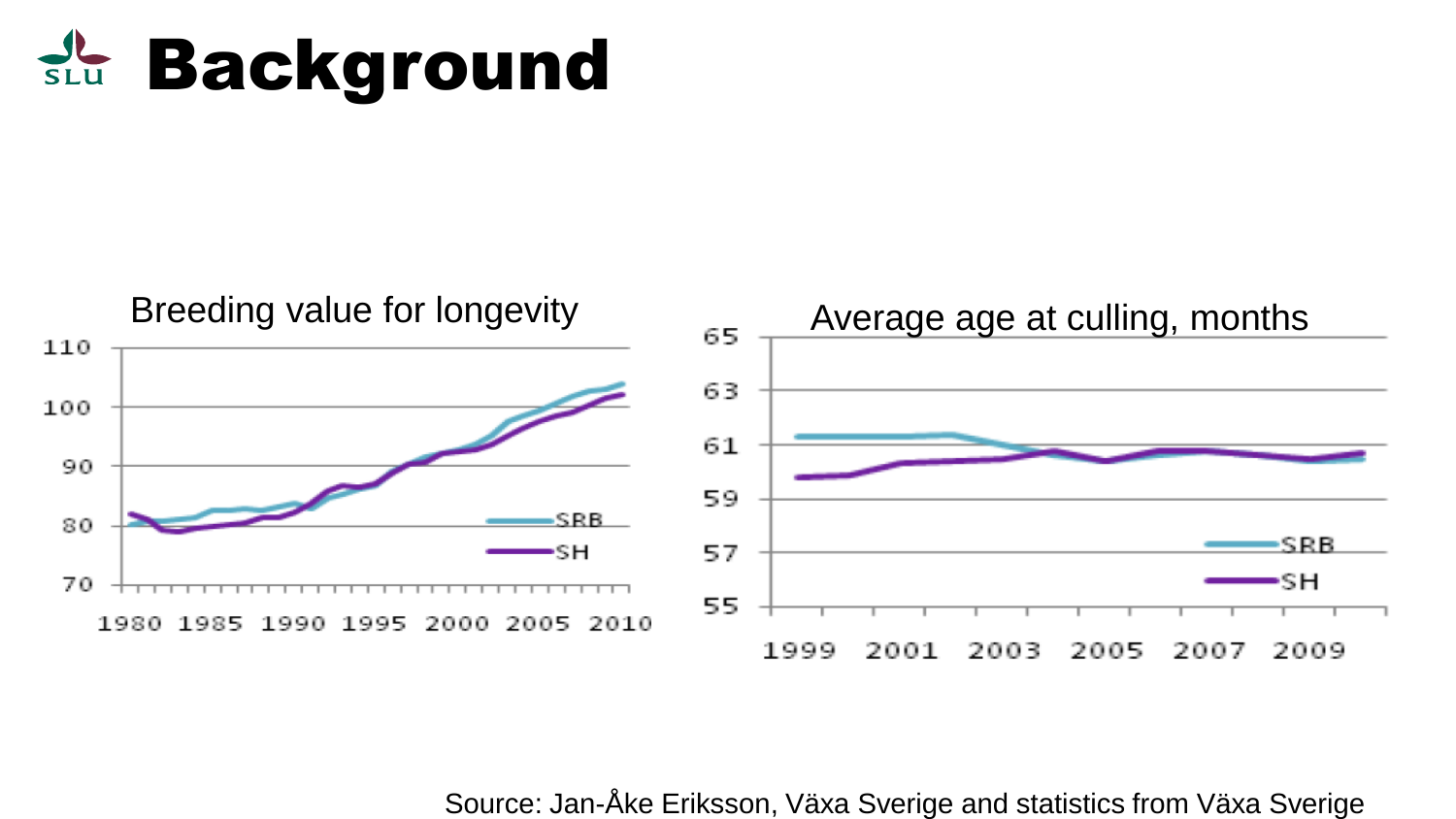#### SLU **Breakeven for replacement heifer**

60.5 Average herd life



Source: Patrik Nordgren, Växa Sverige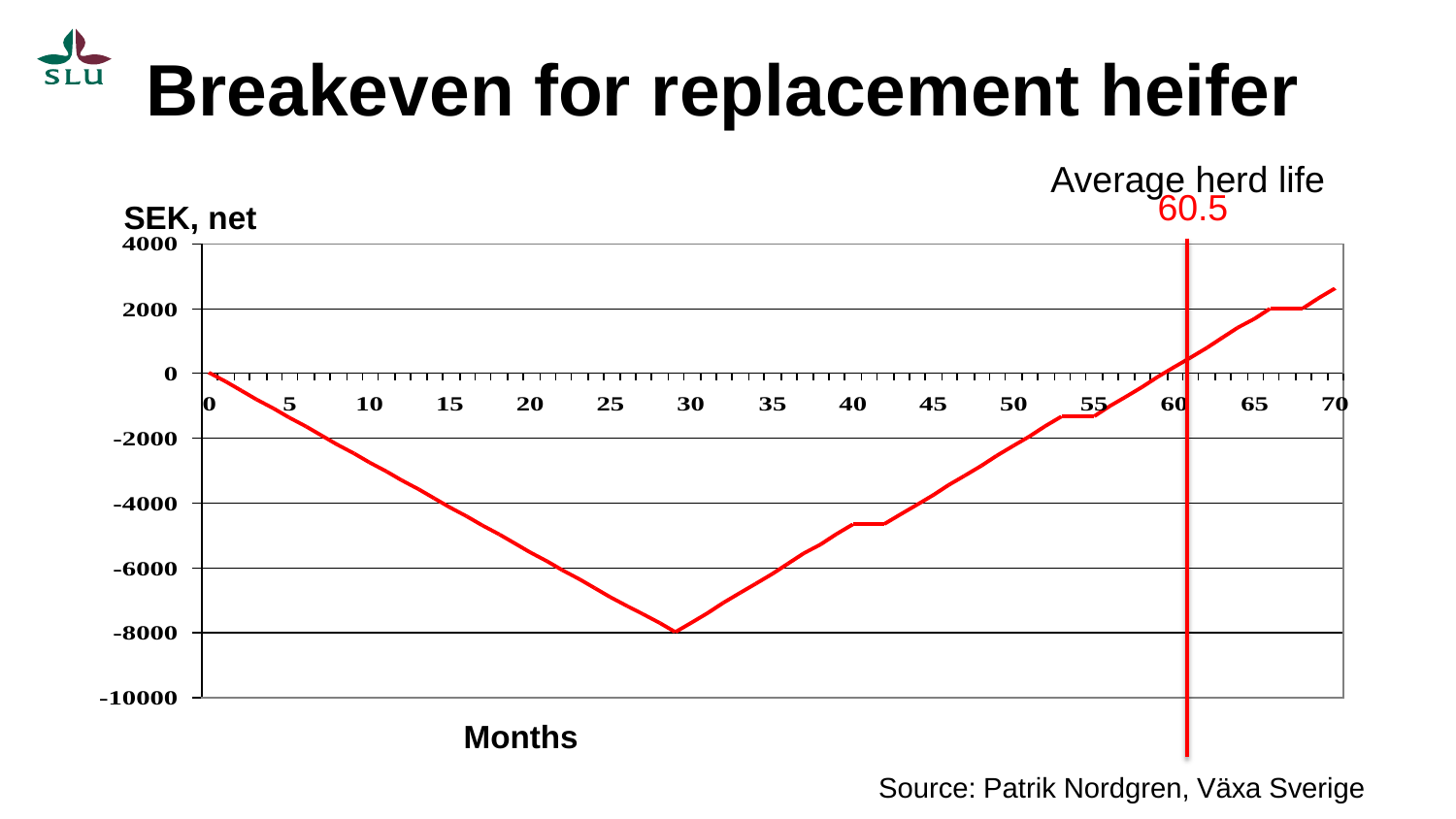## **Background**

- Positive genetic trend in longevity
- Large economic benefits of increasing longevity
- Large potential: the  $10<sup>th</sup>$  percentile with lowest culling have 16% culling rate, whereas average is 29%.

## So, why does longevity not increase? Aim

Identify factors at the herd level important for short or long average length of life.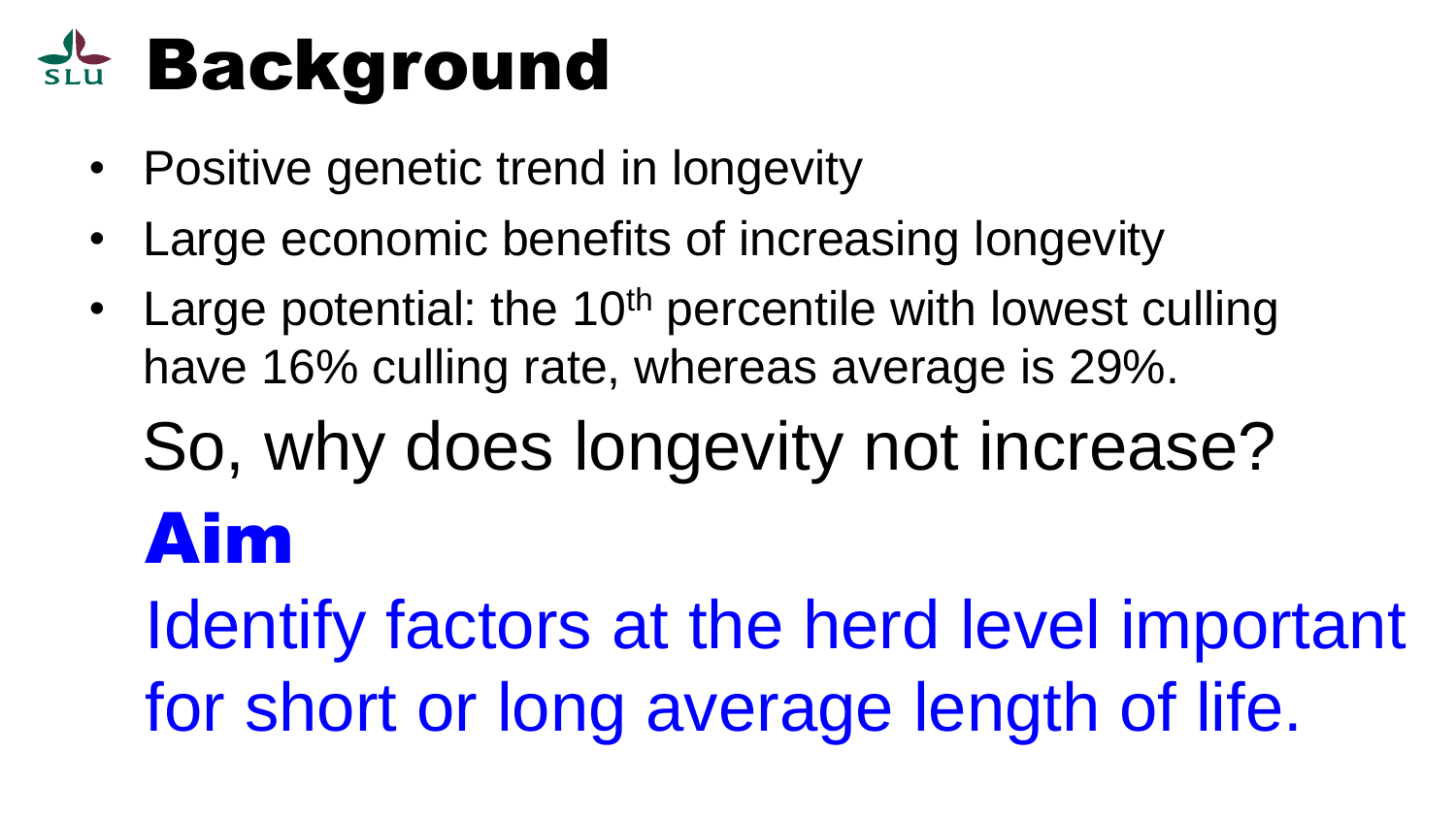## **RE Material and method**

- All individuals (females) born or calving from Sep 2004 to Aug 2011 from all herds with at least 20 cows 2010/2011
- "Case-control" study
	- $\frac{1}{4}$  of herds with shortest and  $\frac{1}{4}$  of herds with longest average life; Low PL: 765 herds High PL: 638 herds
- Based both on total length of life (from birth, TL) and productive life (from first calving, PL)
- Calculated as average "age" of cows culled in the herd during 3 years at the end of data
- Logistic regression using high TL/PL vs low TL/PL as dependent variable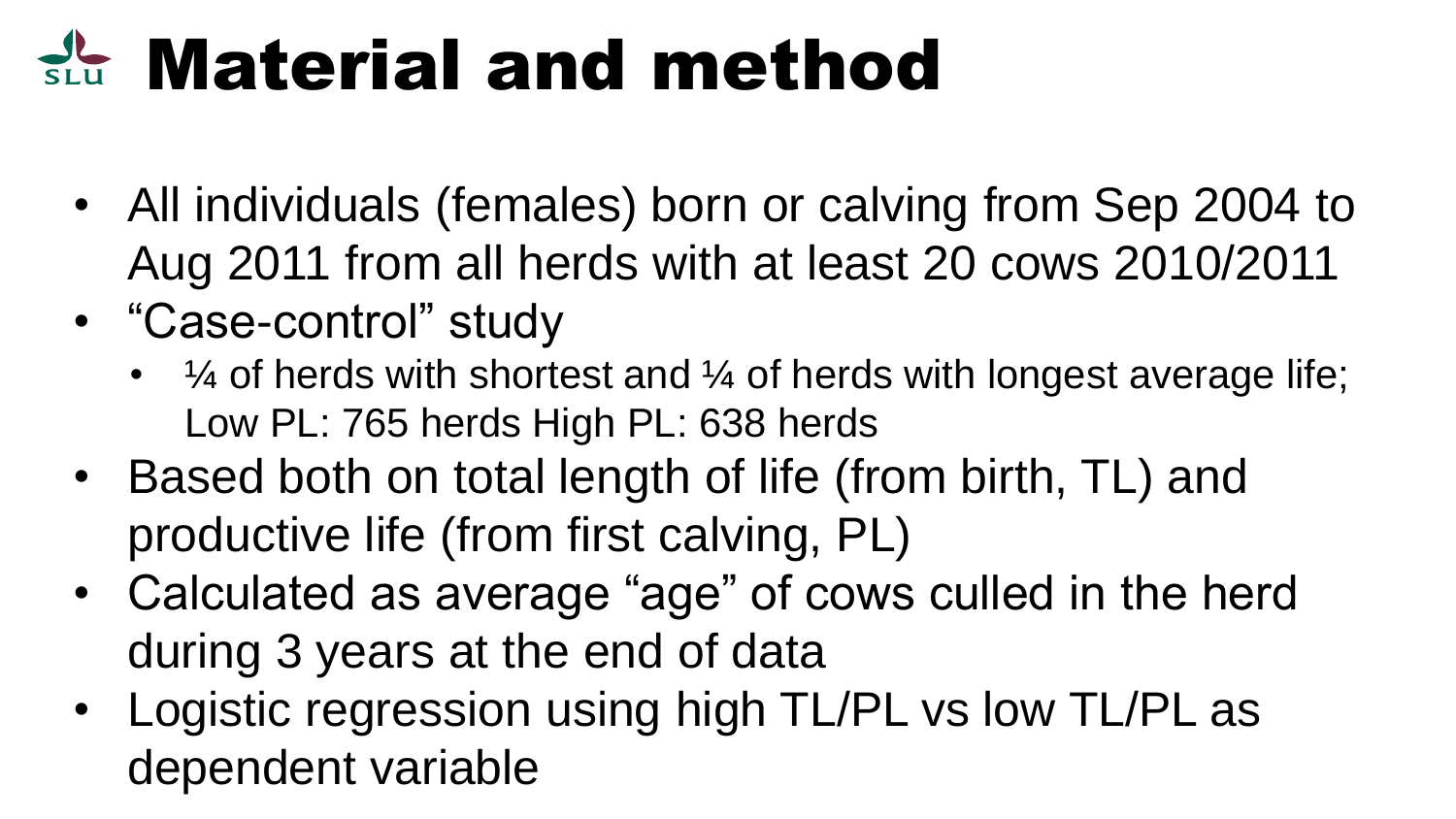## **SLU Data available**

- Information on individual cows, e.g.,
	- Calving dates
	- Culling dates and reasons
	- Diseases
	- Lactation 305-d yield
	- Milk breeding values cow, sire and dam
- For the herd
	- Information about the production system, organic/conv, milking system, et cetera
	- Welfare indicators, 24 indicators summarized into 7 categories Calf health Young stock health Calvings Feeding problems Diseases Longevity Monitoring and management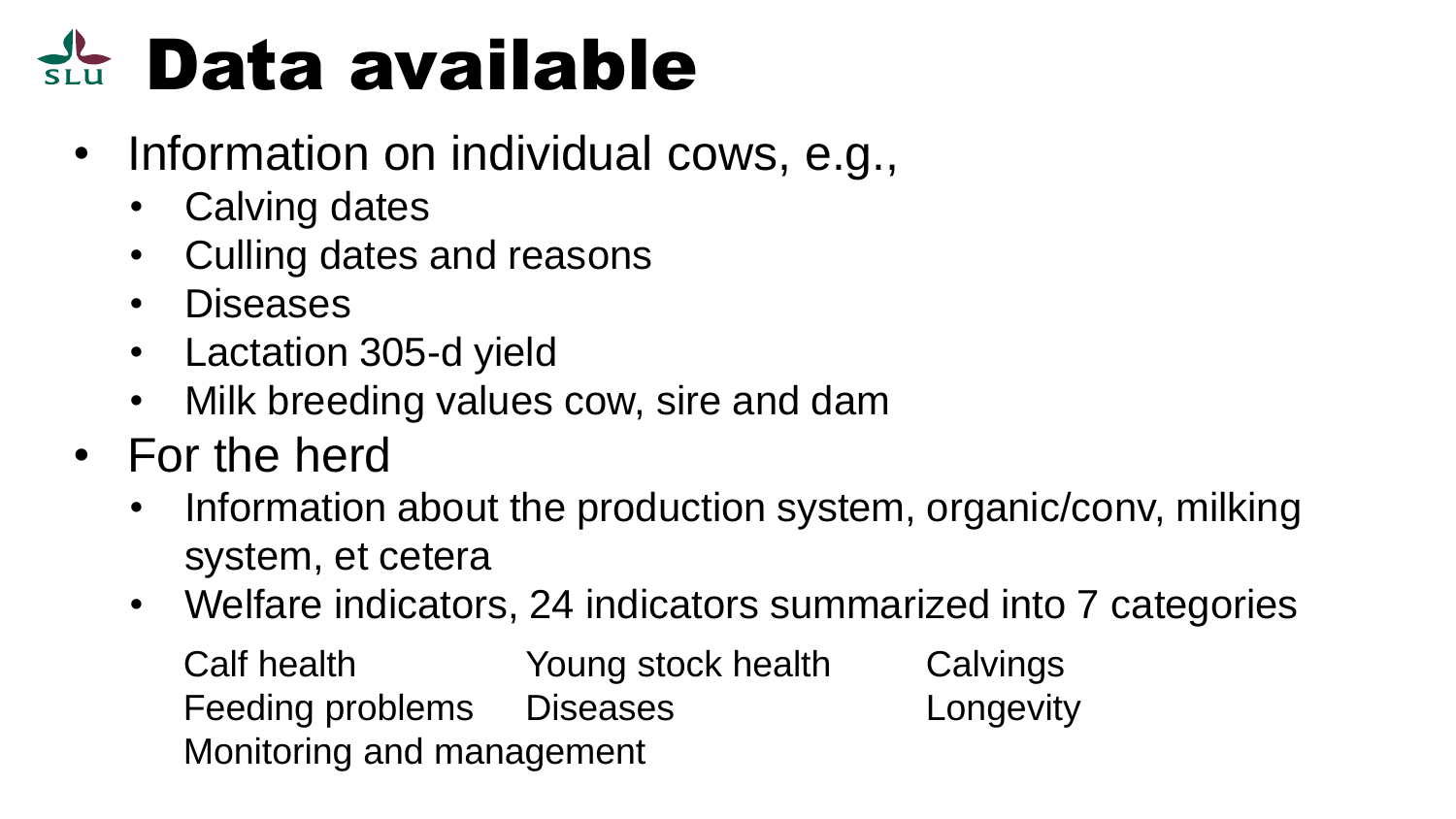## **SLU** Conclusions

• Large herds and herds increasing much in size is a risk factor, should pay more attention to longevity (TL > PL)

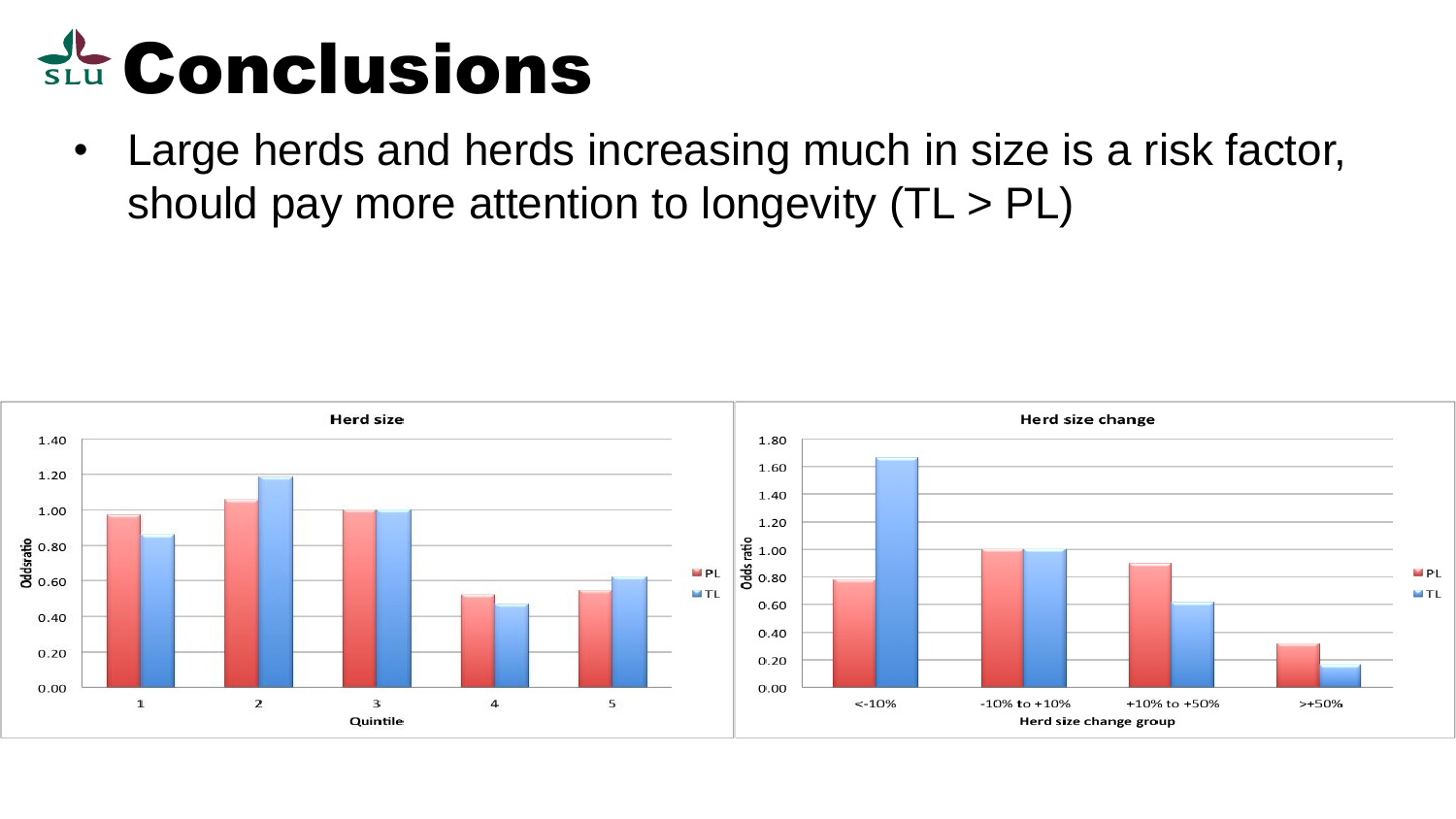- Large herds and herds increasing much sizes is a risk factor, should pay more attention to longevity (TL > PL)
- High average milk yield is not a risk factor per se
- Relationship with genetic level for milk probably: long PL causing low EBV Milk, not EBV Milk being a risk factor

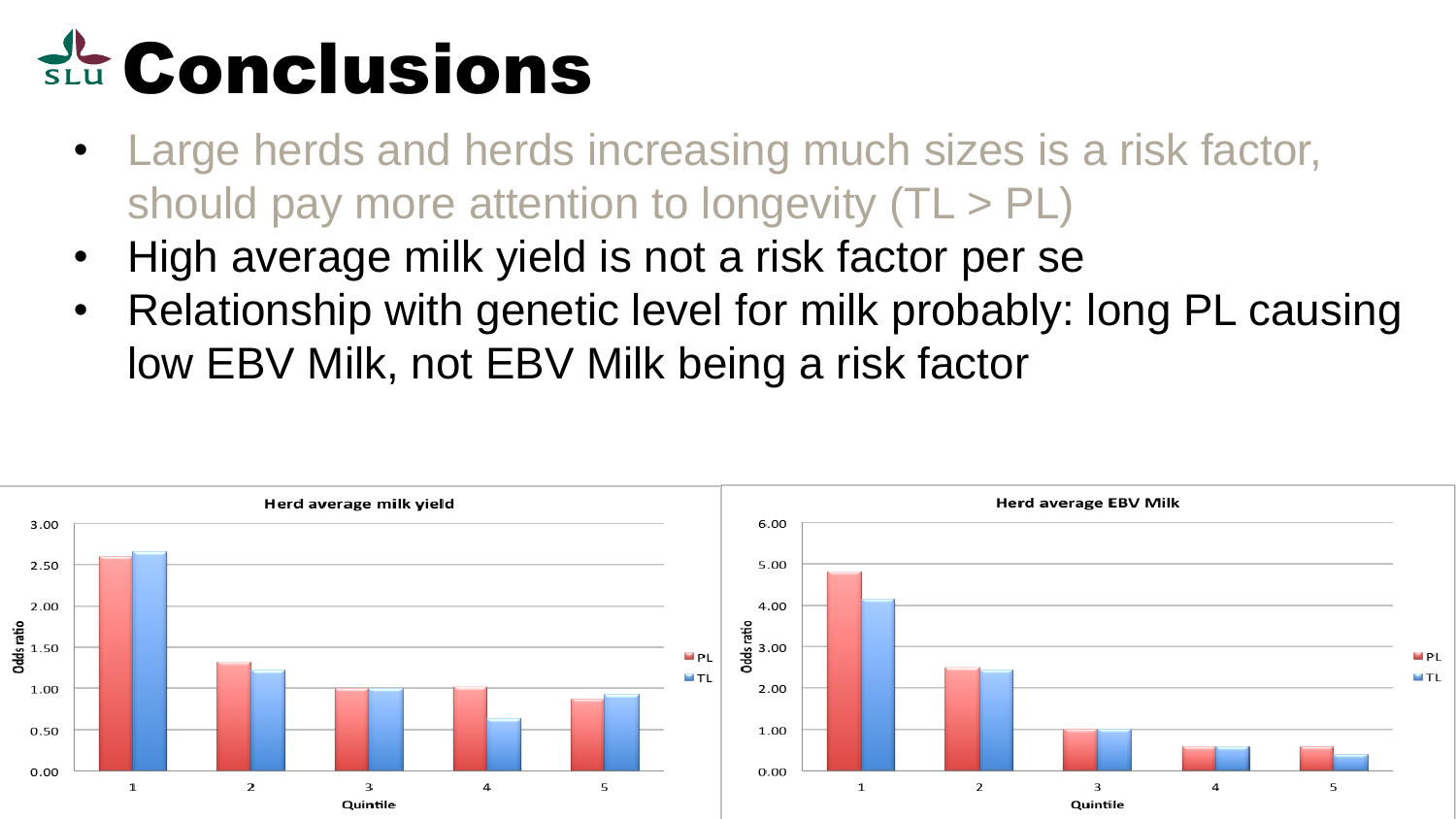- Large herds and herds increasing much sizes is a risk factor, should pay more attention to longevity (TL > PL)
- High average milk yield is not a risk factor per se
- Relationship with genetic level for milk probably: long PL causing low EBV Milk, not EBV Milk being a risk factor
- Culling in early part of 1<sup>st</sup> lactation is severely affecting PL

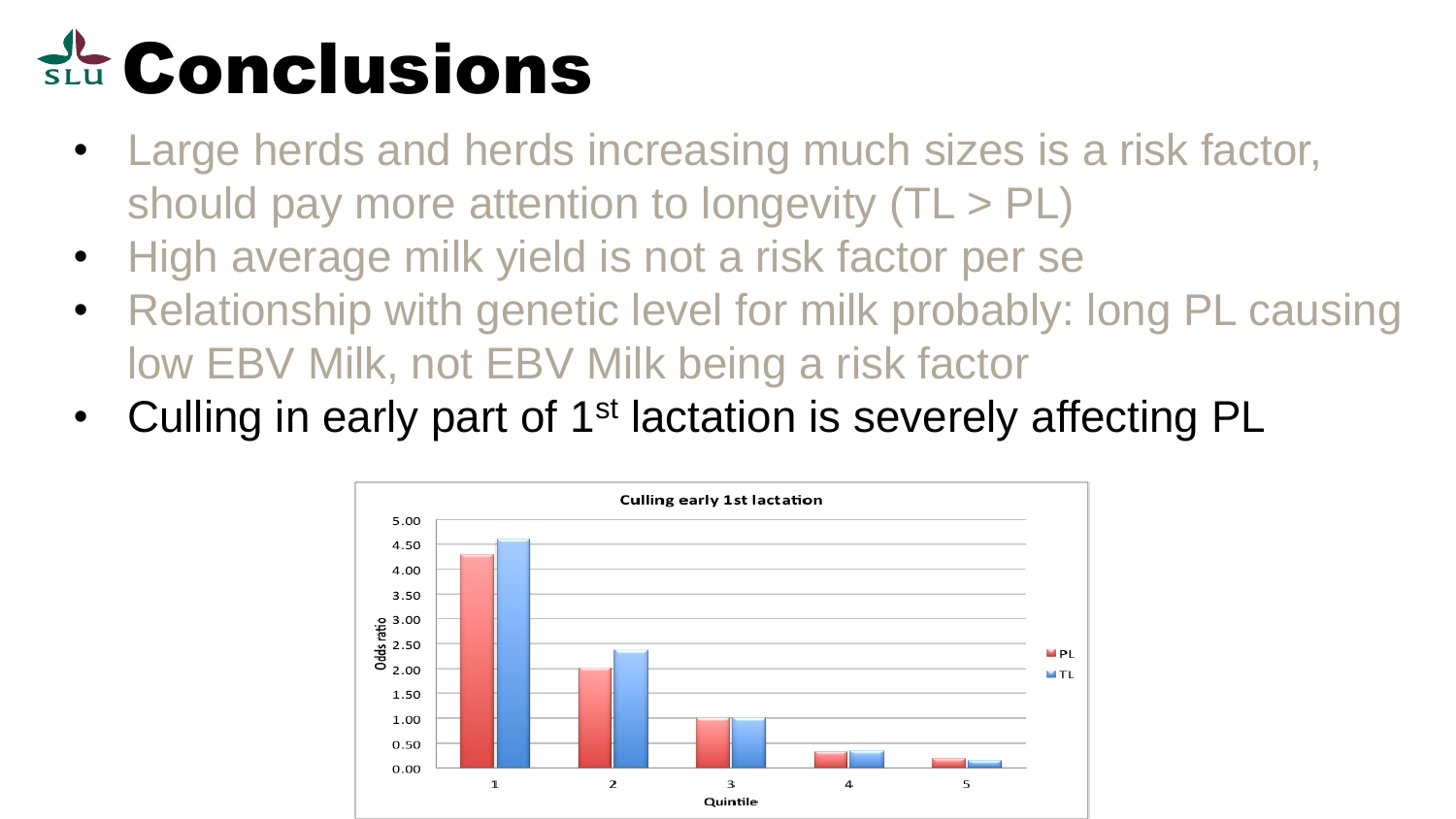- Large herds and herds increasing much sizes is a risk factor, should pay more attention to longevity (TL > PL)
- High average milk yield is not a risk factor per se
- Relationship with genetic level for milk probably long PL causing low EBV Milk, not EBV Milk a risk factor
- Culling in early part of 1<sup>st</sup> lactation is severely affecting PL
- High cow mortality and stillbirth a risk factor for short PL

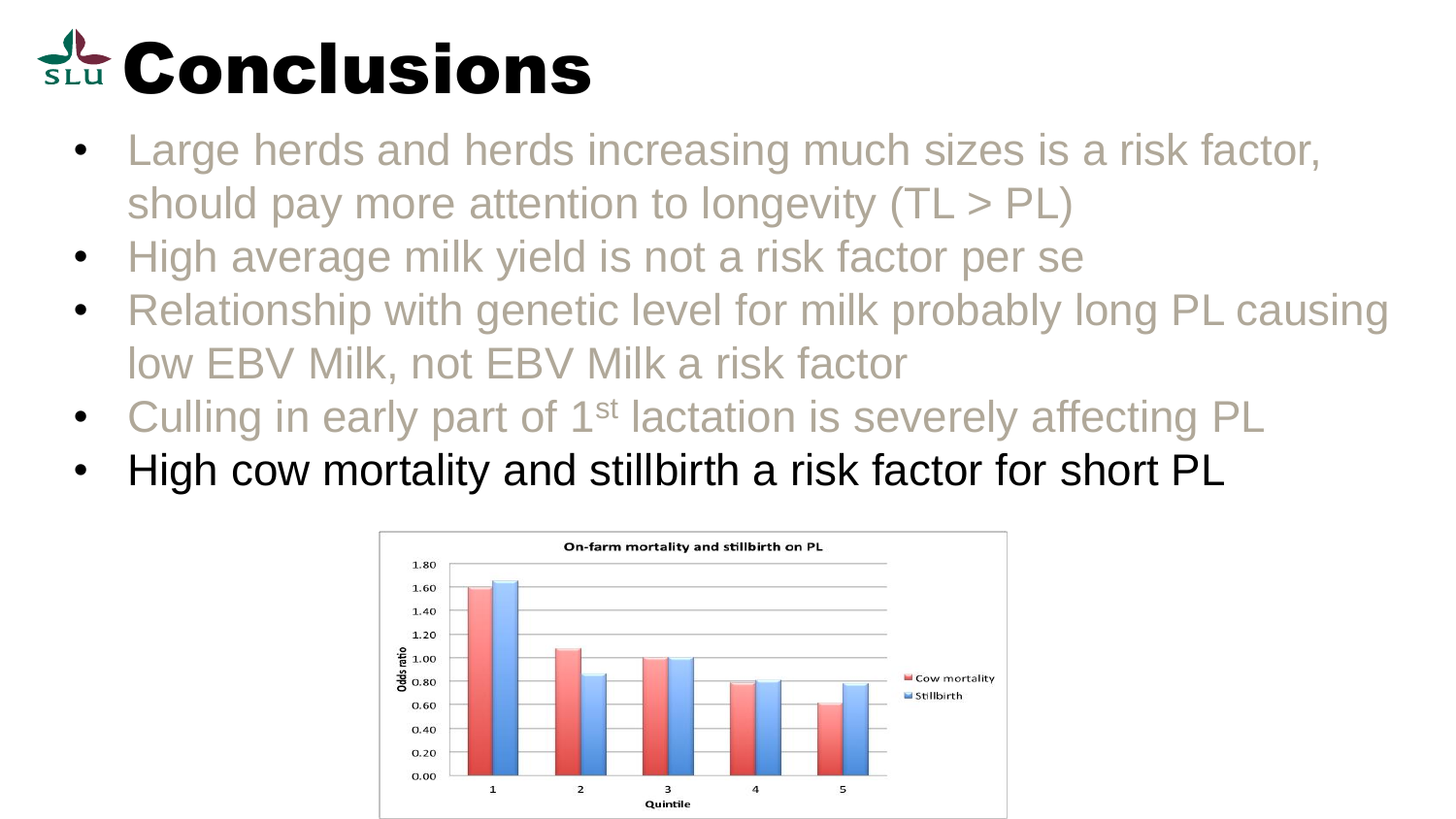- Large herds and herds increasing much sizes is a risk factor, should pay more attention to longevity (TL > PL)
- High average milk yield is not a risk factor per se
- Relationship with genetic level for milk probably long PL causing low EBV Milk, not EBV Milk being a risk factor
- Culling in early part of 1<sup>st</sup> lactation is severely affecting PL
- High cow mortality and stillbirth a risk factor for short PL/TL
- Overemphasis on short CI or low SCC can give low PL/TL

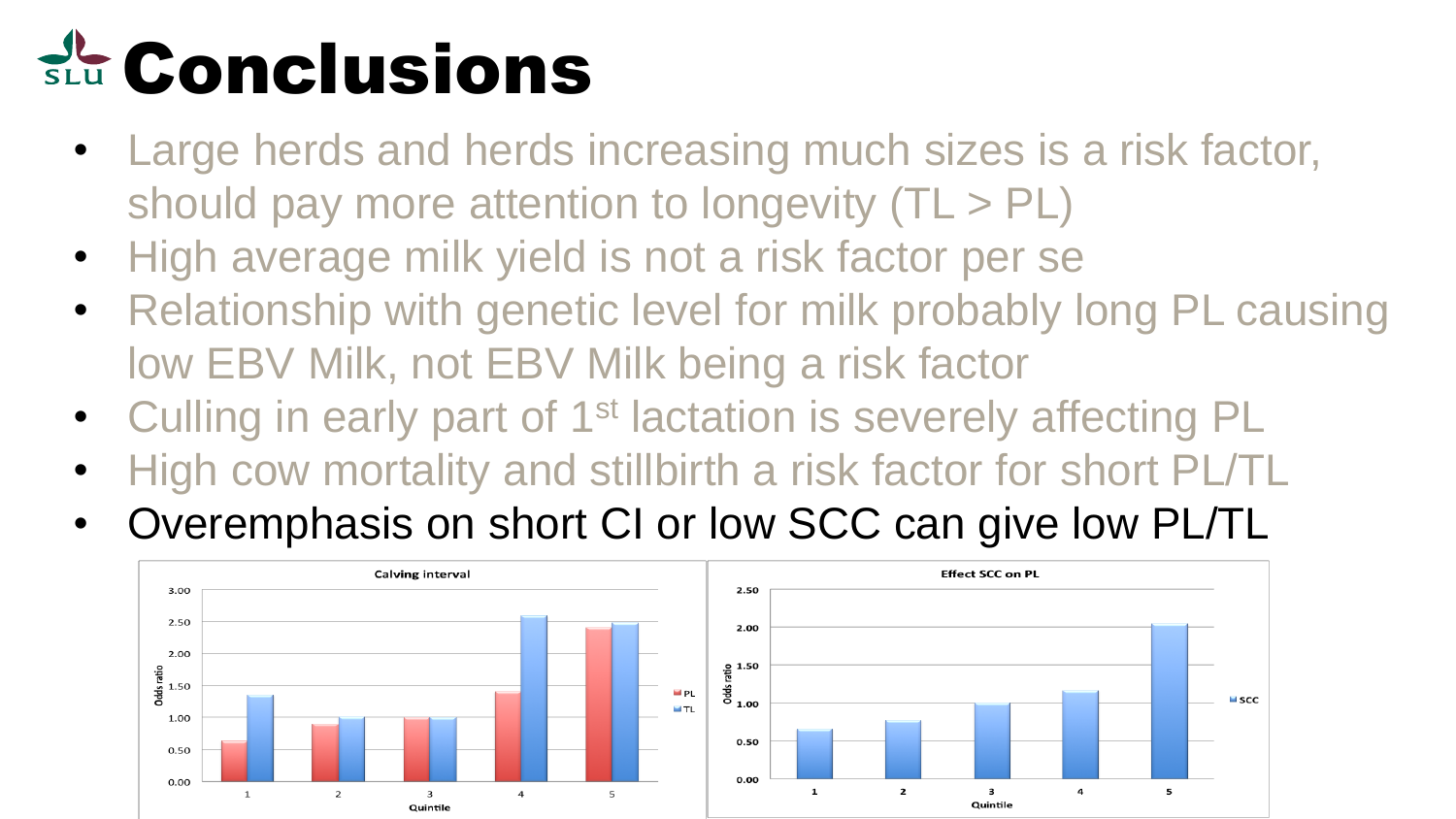- Large herds and herds increasing much sizes is a risk factor, should pay more attention to longevity (TL > PL)
- High average milk yield is not a risk factor per se
- Relationship with genetic level for milk probably long PL causing low EBV Milk, not EBV Milk being a risk factor
- Culling in early part of 1<sup>st</sup> lactation is severely affecting PL
- High cow mortality and stillbirth a risk factor for short PL/TL
- Overemphasis on short CI or low SCC can give low PL/TL
- Many cows with long interval from calving to first service a risk factor for short PL2.50